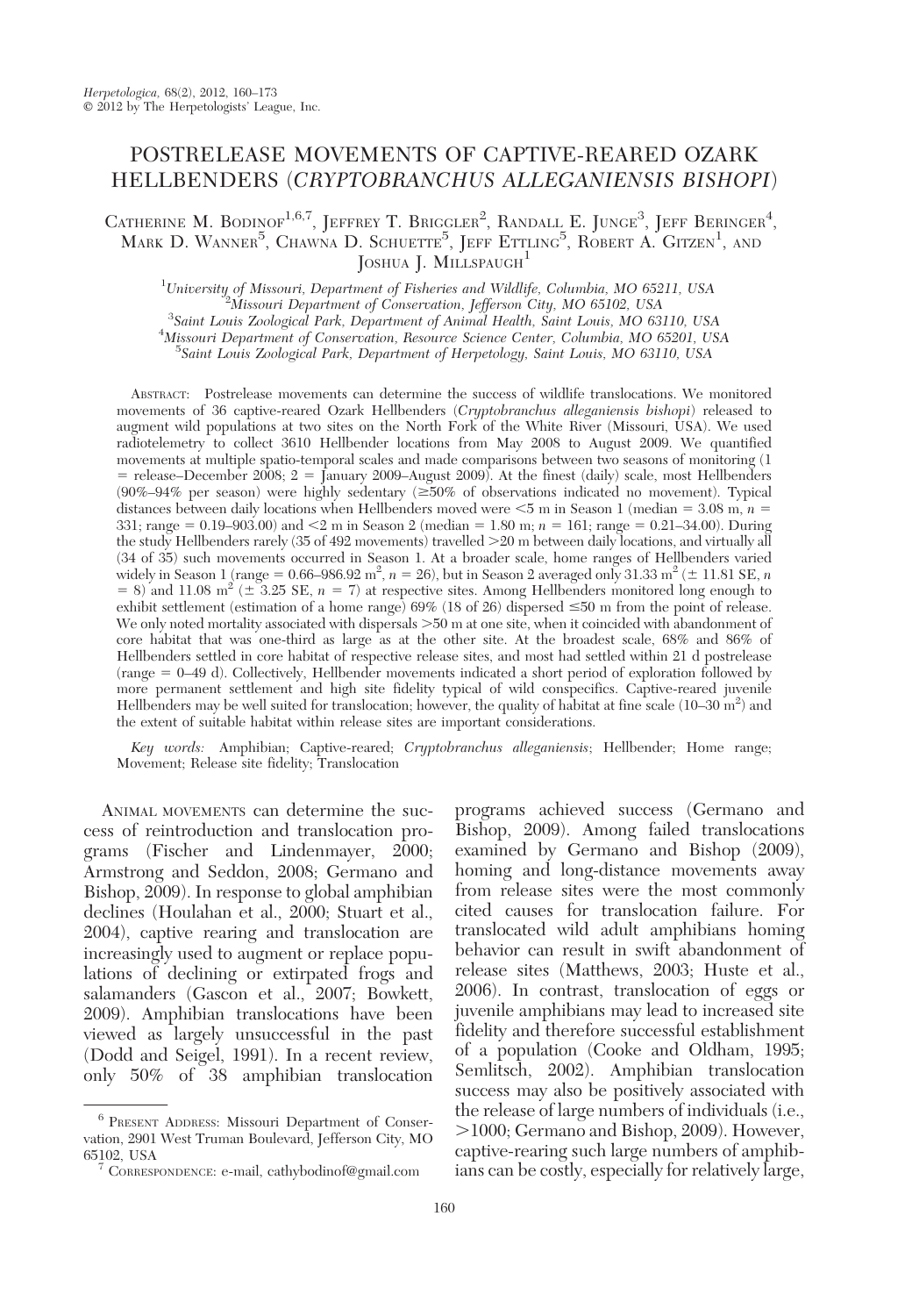fully aquatic species. Pilot translocation programs involving relatively few, closely monitored individuals may be particularly useful for identifying factors affecting release site fidelity prior to rearing and releasing large numbers of individuals.

Translocation of captive-reared individuals is one strategy being considered to augment rapidly declining Hellbender (Cryptobranchus alleganiensis) salamander populations throughout the species' range. Hellbenders are large (up to 74 cm), fully aquatic, longlived (25+ yr) amphibians (Taber et al., 1975) that require clean, flowing, highly oxygenated water, with prevalent rocky substrate. Two subspecies of Hellbender have been described, including the Eastern Hellbender (C. a. alleganiensis), which occurs from New York, USA, south to Georgia, USA, and west into Missouri, and the Ozark Hellbender (C. a. bishopi), which is endemic to the Black and White river drainages of southern Missouri and northern Arkansas, USA. Both subspecies have experienced declines (Furniss et al., 2003; Mayasich et al., 2003; Foster et al., 2009). Quantitative evidence has confirmed declines averaging 77% for both subspecies in Missouri alone (Wheeler et al., 2003). Proximate causes for Hellbender declines may include decreased water quality (Huang et al., 2010), overharvesting (Nickerson and Briggler, 2007), introduced predators (Gall and Mathis, 2010), and disease (e.g., chytridiomycosis; Briggler et al., 2008). Translocation of captive-reared Hellbenders may be useful for augmenting wild populations until the drivers of decline can be pinpointed, especially where suitable physical habitat still occurs.

A major concern of translocating Hellbenders is whether individuals will settle in release sites with suitable habitat and remnant populations. Hellbenders are habitat specialists that feed almost entirely on crayfish (Bishop, 1941; Nickerson and Mays, 1973a,b) and are typically associated with the occurrence of boulder substrate, which they use for shelter and breeding. In many streams, suitable Hellbender habitat (i.e., large patches of boulder) is nonrandomly distributed but occurs in discrete patches separated by  $\log (>100 \text{ m})$  expanses of bedrock or fine substrate where protective cover is lacking (Nickerson and Mays, 1973b).

Wild Hellbenders naturally exhibit high site fidelity (Nickerson and Mays, 1973a) and small home ranges (Peterson and Wilkinson, 1996). However, following translocation wild Hellbenders exhibit homing (Hillis and Bellis, 1971; Blais, 1989) and relatively long-distance  $(>1000 \text{ m})$  dispersal prior to settling (Gates et al., 1985). Due to the spatially discrete nature of potential release sites, long-distance movements may result in increased risk of mortality for translocated Hellbenders. Strong associations with native resources that lead to homing behavior may be lacking or reduced in captivereared amphibians (Germano and Bishop, 2009). Therefore, captive-reared Hellbenders may exhibit higher release site fidelity and thus may be more suitable translocation subjects for augmenting extant populations at a discrete site.

As a first step in evaluating the efficacy of captive rearing and translocation as a conservation strategy for Ozark Hellbenders, we used radiotelemetry to monitor movements of 36 captive-reared juveniles that were released at two locations in the North Fork of the White River (hereafter NFWR), Missouri, for over 1 yr. We examined Hellbender movements at multiple spatio-temporal scales, using seven unique parameters to quantify movements (see Table 1 for definitions). We examined three hypotheses predicting postrelease movement pattern. First, we tested the hypothesis that a lack of prior knowledge of release sites would result in exploratory movement, characterized by a higher proportion of daily observations indicating movement, longer distances between daily locations when Hellbenders moved, and larger home ranges in the first season of monitoring relative to the second. Second, we tested the hypothesis that translocated Hellbenders would initially settle in the wild within 90 d postrelease, similar to wild Hellbenders that were translocated to a new stream (Gates et al., 1985). Third, we tested the hypothesis that captive-reared Hellbenders would exhibit release site fidelity to ''core habitat'' (defined below) due to the strong association the species exhibits with large cobble and boulder substrate (Nickerson and Mays, 1973a,b) and because leaving core habitat in our study sites would require extensive travel away from boulders over exposed gravel–pebble beds.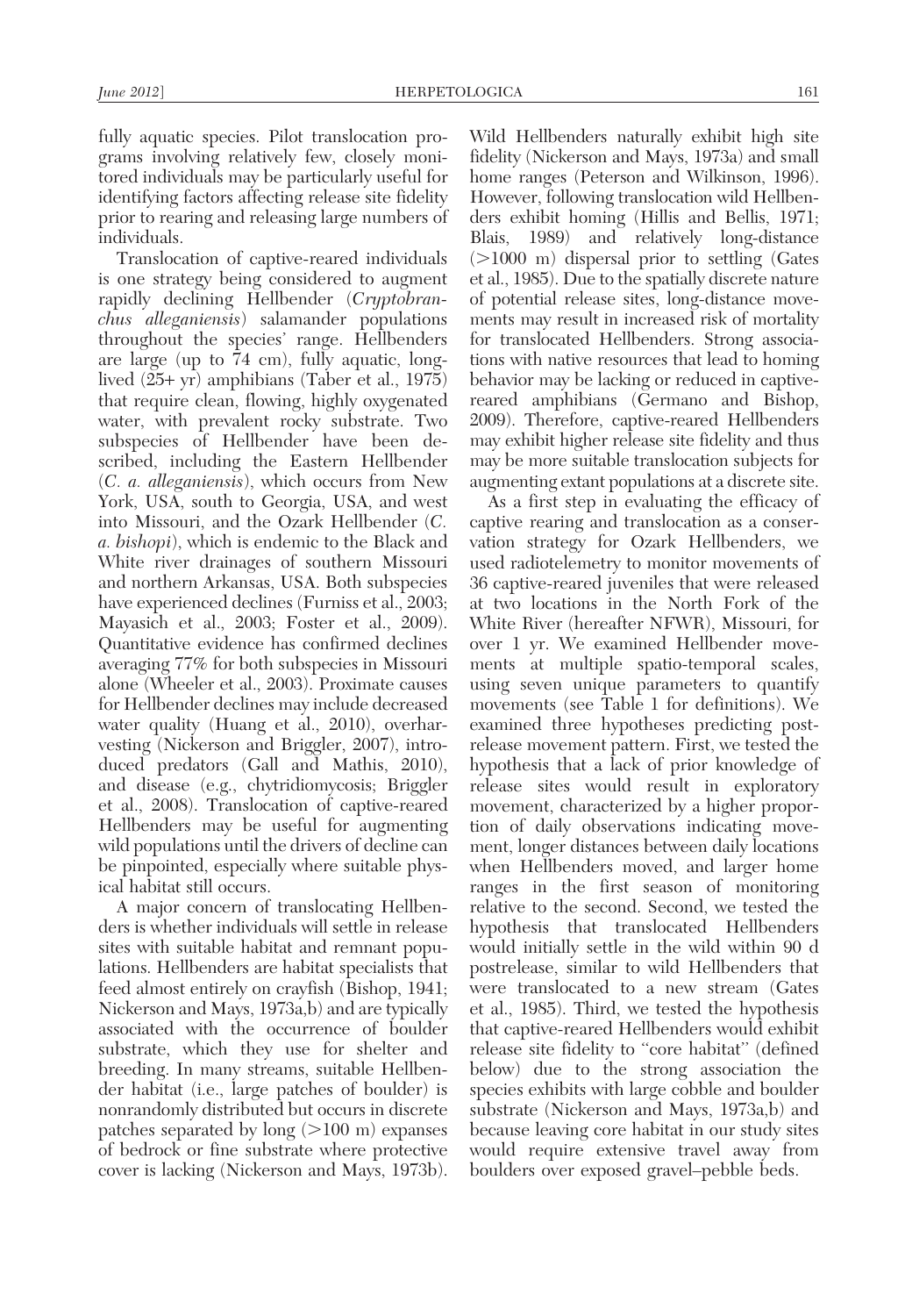| Parameter                | Spatial/temporal scale | Definition                                                                                                                                                                                                                                                                                                                                                                                                    |  |  |
|--------------------------|------------------------|---------------------------------------------------------------------------------------------------------------------------------------------------------------------------------------------------------------------------------------------------------------------------------------------------------------------------------------------------------------------------------------------------------------|--|--|
| Sedentariness            | Fine/daily             | Proportion of 0-m values (i.e., no movement) for the distance between<br>pairs of sequential locations collected 24–36 h apart                                                                                                                                                                                                                                                                                |  |  |
| Step length              | Fine/daily             | Distance (m) between pairs of sequential observations collected<br>24–36 h apart when hellbenders moved (i.e., $>0$ m)                                                                                                                                                                                                                                                                                        |  |  |
| Home range               | Meso/seasonal          | A defined area $(m^2)$ with a 50% (core home range) or 95% probability<br>of occurrence of a hellbender during a given season                                                                                                                                                                                                                                                                                 |  |  |
| Dispersal distance       | Meso/seasonal          | The Euclidean distance between the point of release and the center of<br>a hellbender Season 1 core home range                                                                                                                                                                                                                                                                                                |  |  |
| Dispersal window         | Meso/seasonal          | The number of days between release and the first observation of a<br>hellbenders within its Season 1 core home range                                                                                                                                                                                                                                                                                          |  |  |
| Shift in activity center | Broad/multi-seasonal   | The Euclidean distance between seasonal core home range centers                                                                                                                                                                                                                                                                                                                                               |  |  |
| Release site fidelity    | Broad/multi-seasonal   | The number of hellbenders monitored for $\geq$ the maximum dispersal<br>window observed whose last observation in the study occurred in core<br>habitat of release sites, divided by the number of hellbenders moni-<br>tored for $\geq$ the maximum dispersal window observed $+$ the number<br>of hellbenders monitored for any length of time whose last observa-<br>tion occurred outside of core habitat |  |  |

TABLE 1.—Parameters used to quantify movement of captive-reared Ozark Hellbenders (Cryptobranchus alleganiensis bishopi) translocated to the North Fork of the White River, Missouri, 2008–2009.

# MATERIALS AND METHODS

#### Study Sites

Our study occurred at two sites within the NFWR, which is a primarily spring-fed seventh-order stream that originates in Wright County, Missouri, before flowing south into Norfork Reservoir. We selected translocation sites in the NFWR because captive-reared Hellbenders intended for release were hatched from eggs collected there in 2002 by Unger (2003). We restricted translocation of Hellbenders to their river of origin based on the apparent genetic isolation of Hellbender populations by drainage (Routman et al., 1994) and guidelines for animal reintroduction (IUCN, 1998). Though NFWR Hellbender populations have declined 70% since the mid-1980s (Wheeler et al., 2003), the river still supports a relatively large proportion of the extant Ozark Hellbender population and may represent the highest quality habitat remaining within the subspecies' range (Federal Register, 2010). Historic Hellbender densities from the NFWR are among the highest reported for the species in the literature, reaching an estimated one Hellbender per  $8-10$  m<sup>2</sup> and 428 Hellbenders per 1 km of stream bed in the early 1970s (Nickerson and Mays, 1973a). The abundance of crayfish and rock shelters apparently contributed to the high Hellbenders densities reported from the NFWR (Nickerson and Mays, 1973b). Three native crayfish species

occur in the NFWR, including Orconectes neglectus, O. longidigitus, and O. punctimanus. Beds of large dolomite and limestone slabs and deeply creviced bedrock remain prevalent, but are often separated by expansive pebble and gravel beds. Generally, current NFWR habitat appears extremely similar to descriptions from the 1970s (Nickerson and Mays, 1973b).

The two release sites (hereafter upper and lower) were separated by approximately 17 km of river. We do not reveal precise release site localities due to threats of illegal collecting and the current status of Hellbenders in Missouri. We selected sites that contained numerous large cobbles and boulders (Wentworth, 1922), some bedrock, and a variety of pools, runs, and riffles. Random sampling of runs and riffles  $(<1$  m deep), using a 1-m kick-seine technique (Mather and Stein, 1993) in August 2008, indicated that crayfish densities at the upper (12.16 crayfish $/m^2$   $\pm$  2.40 SE) and lower site  $(12.61 \text{ caryfish/m}^2 \pm 1.52$ SE) were similar. Between 2005 and 2007, thorough surveys of the upper  $(n = 4 \text{ surveys})$ and lower site  $(n = 3$  surveys) yielded six and seven individual Hellbenders, respectively. Therefore, density of wild residents was assumed to be far below carrying capacity based on historical densities reported from river (Nickerson and Mays, 1973a).

We defined core habitat as the largest and most continuous patch of boulder within each site. At both sites, core habitat was bordered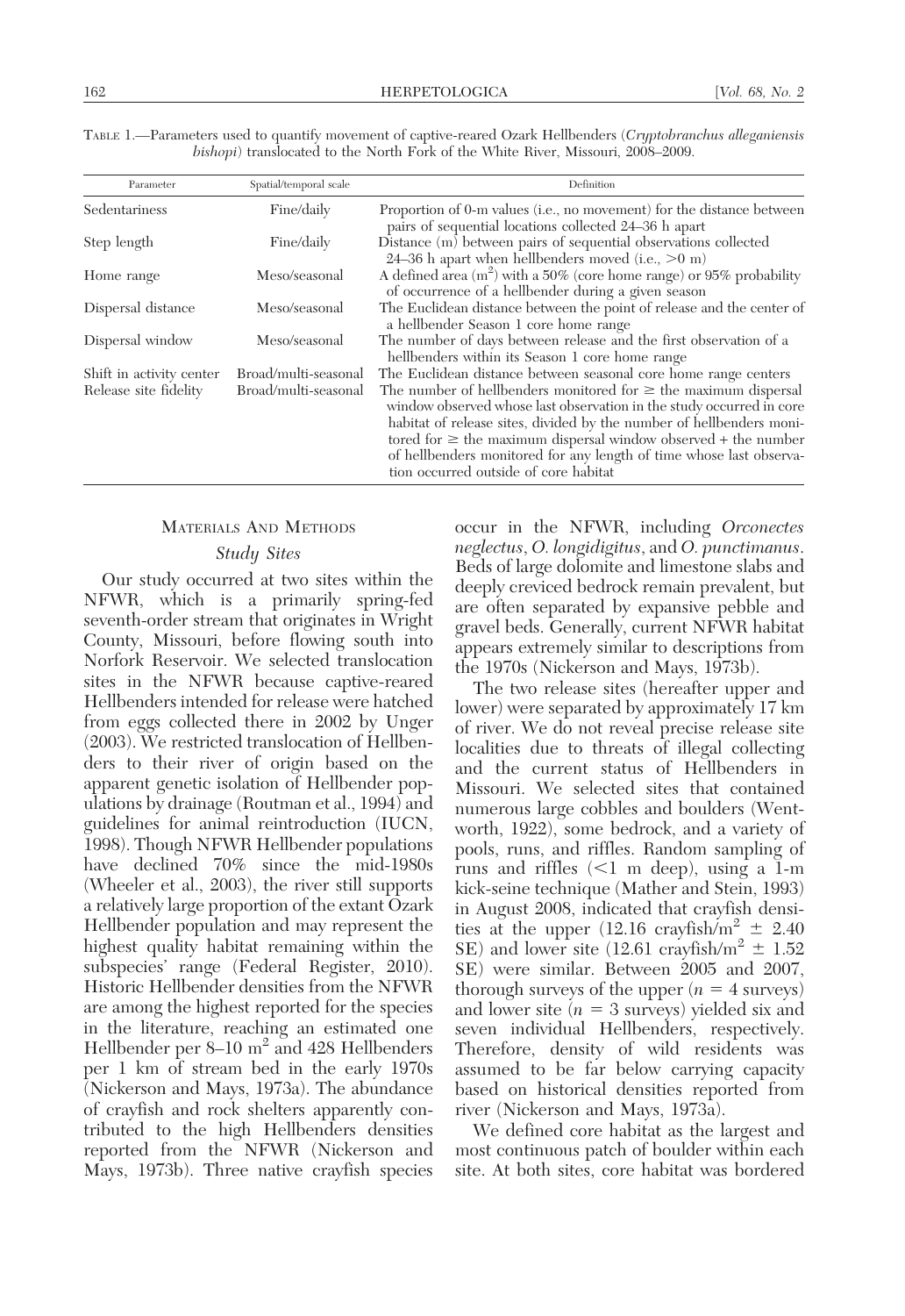by gravel–pebble beds that extended  $\geq 300$  m both up- and downstream. Core habitat in both sites appeared suitable for Hellbenders. However, we wanted to quantify site differences in factors that may influence Hellbender movements, such as the extent and arrangement of boulders during our study. To describe differences in the arrangement of boulders, we measured the shortest Euclidean distance to protective cover (i.e., substrate with an axis  $\geq 30$  cm long) as one aspect of boulder density, from random locations within core habitat at each site. To quantify the extent of core habitat  $(m^2)$  at each site, we generated digital maps of substrate from transect surveys. To generate maps, we estimated percentage of cover for unique substrate classes (as per Wentworth, 1922) within successive  $1-m^2$  quadrats along georeferenced cross-sectional transects of the river during August–September 2008. Transects were spaced approximately 5 m apart and, at each site, spanned 100 m upstream to 100 m downstream of the farthest up- and downstream surviving Hellbender location in August 2008. Digital substrate maps were interpolated using the natural neighbor function (1-m resolution) in the ArcGIS Spatial Analyst Toolbox. We quantified extent  $\binom{1}{1}$  of boulder within core habitat by summing the number of pixels with values of boulder  $>0.10$ that occurred within polygons encompassing the reach of stream where core habitat occurred.

## Study Animals

Between 2003 and 2008 we reared 36 Ozark Hellbenders hatched from a NFWR clutch collected in 2002 by Unger (2003). We reared Hellbenders in aquaria lined with flat rocks arranged over pebbles at the Saint Louis Zoo's Ron Goellner Center for Hellbender Conservation. We continuously aerated aquaria water and maintained temperatures to mimic southern Missouri streams. We tong-fed Hellbenders a diet of crayfish, Lake Smelt (Osmerus sp.), night crawlers, and krill. We weaned Hellbenders from tong-feeding approximately 6 mo prior to release; after which they demonstrated successful foraging in preystocked enclosures. We individually marked each Hellbender by injecting it with an AVID

passive integrated transponder. We confirmed absence of the chytrid fungus, Batrachochytrium dendrobatidis, in the release cohort via polymerase chain reaction assay of three swabs collected (as per Briggler et al., 2008) at weekly intervals just prior to release.

Prior to translocation, we surgically implanted nine Hellbenders with Sirtrack Limited model RVI 118 (30  $\times$  13  $\times$  8 mm, 5–6 g, 7.5-mo battery) and 27 Hellbenders with model RVI 218 (35  $\times$  15  $\times$  15 mm, 9–10 g, 15-mo battery) very high frequency radio transmitters. We only implanted Hellbenders if the unit weighed  $\leq 5\%$  of Hellbender mass. Though model RVI 118 was not expected to last the duration of the study, for some Hellbenders this was the largest unit that met our required unit mass/body mass ratio. To allow time for smaller Hellbenders to reach weight sufficient for implant (140 g for RVI118 and 180 g for RV218), we staggered surgeries, which occurred at the Saint Louis Zoo on 3–4 May  $(n = 20)$ , 7 July  $(n = 7)$ , and 3 September  $(n = 9)$  2008. At surgery, mean mass of Hellbenders was  $202 \text{ g} \pm 9 \text{ SE}$  (range  $= 142-334$  g), mean total length was 319 mm  $\pm$  4 SE (range = 285–368 mm), and gender was unknown. We anesthetized Hellbenders individually by placing them in a 250 mg/L solution of tricaine methanesulfonate buffered with sodium bicarbonate (baking soda) added to saturation. We removed Hellbenders from the solution once they were immobile and their righting reflex was lost. We swabbed a 2 cm<sup>2</sup> area of the ventral body wall with dilute chlorhexidine solution before making a 2-cm incision opening to the body cavity, left of midline. We rinsed transmitters that had been cold-sterilized in nolvasan for  $\geq 24$  h with sterile saline and placed them into the coelom. We closed the body wall muscle layers with three sutures and closed the skin with three (3/0 polydioxane or nylon) sutures. Finally, we injected each Hellbender with 10 mg/kg of enrofloxacin (antibiotic) and returned them to holding water where they were monitored until voluntary swimming occurred (within 30 min). We maintained Hellbenders in captivity for 2–4 wk prior to release unless dehiscing sutures were observed, in which case we repaired sutures and held Hellbenders until the next cohort was released.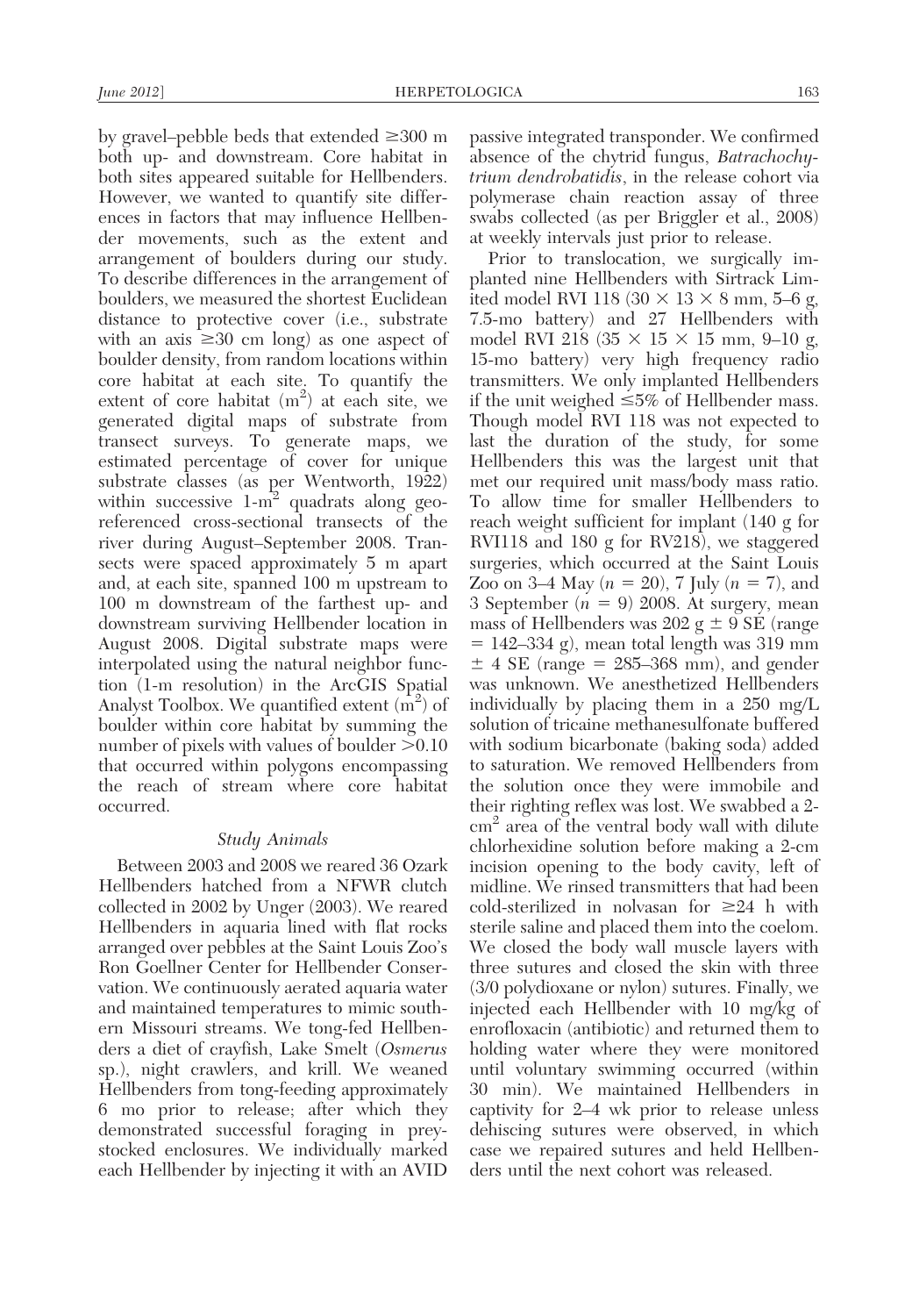Following the staggered fashion of surgeries, we released Hellbenders in three seasonal cohorts during 2008. Release cohorts were identified as spring (May;  $n = 17$ ), summer (August;  $n = 10$ ), or autumn (October;  $n =$ 9). Each cohort was randomly divided between release sites, for a total of 18 Hellbenders released at each site. We released Hellbenders by hand within core habitat at preselected rocks with a mean maximum diameter of 77 cm  $\pm$  4 SE (range = 52– 161 cm). Release rocks were spaced  $\geq 5$  m from the nearest known Hellbender. We allowed Hellbenders to move under cover and recorded Universal Transverse Mercator coordinates of Hellbender locations with a Trimble GeoXT (Trimble Navigation Ltd., Sunnyvale, California, USA) handheld unit accurate to  $\leq 1.5$  m.

We relocated Hellbenders by homing (White and Garrott, 1990) using a threeelement Yagi antenna and an ATS receiver (model R2000, R4000 or R410, Advanced Telemetry Systems, Isanti, Minnesota, USA). We waded or canoed to locations while minimizing disturbance to habitat and animals, and confirmed ambiguous locations visually by snorkeling or with an Aqua-Vu SV 100 camera (Outdoor Insights, Crosslake, Minnesota, USA). We relocated each Hellbender approximately every 24–36 h from release through 14 November 2008 and from 26 March through 21 August 2009. Between 15 November 2008 and 25 March 2009 we located Hellbenders approximately once each week.

Due to an interest in monitoring body condition of the experimental population as part of another study, we recaptured 19 Hellbenders just prior to their first winter (October–December 2008) and 12 Hellbenders in early spring 2009. We made an effort to minimize habitat disturbance and handling time during recaptures. We released recaptured Hellbenders at the site of capture within 30 min, with the exception of seven Hellbenders that were removed in early August 2008  $(n = 1)$  or March–April 2009  $(n = 6)$ , transported to the Saint Louis Zoo for transmitter replacement surgery, and rereleased in May 2009 (8 wk–9 mo later).

# Movement Data Analysis

We defined seasons of interest based on biologically relevant activity periods for Hellbenders. Hellbenders typically become highly sedentary during winter, but are more active during the remainder of the year (Ball, 2001). Our first season of monitoring (hereafter referred to as Season 1; release-31 December 2008) encompassed the active period leading into winter dormancy, and our second season (Season 2; 1 January–19 August 2009) encompassed the active period following winter dormancy.

Daily movements.—As a metric to describe Hellbender movements at a fine (i.e., daily) spatio-temporal scale, we first calculated the straight-line distance (m) between each pair of sequential locations collected 24–36 h apart, using the ''calculate movement parameters'' function in the Hawth's Tools Extension (Beyer, 2004). For each site, we calculated sedentariness (Table 1), as the proportion of 0 m distances observed for each Hellbender with  $\geq$ 20 observations in a given season. We were interested in the distance between sequential locations when Hellbenders moved, regardless of how long they were monitored over the course of the study. Therefore, we summarized step lengths (Table 1) at the individual and population level, after removing 0-m distances.

Home range.—To describe Hellbender movements over a meso (i.e., seasonal) spatio-temporal scale, we calculated the size of individual Hellbender home ranges (Table 1) within Season 1 and Season 2, separately. To avoid potential positive bias in home range size due to spurious movements that occurred shortly after translocation we first removed all locations collected  $\leq 14$  d postrelease and calculated home range size for each Hellbender with  $\geq 20$  locations remaining in a given season. We calculated 50% (i.e., core home ranges) and 95% fixed kernel (FK) utilization distributions using the plug-in method for bandwidth selection and the package ''ks'' (Duong, 2008) in program R (R Development Core Team, 2006). Similar to many herpetofauna, Hellbenders tend to remain in the same location, which can cause problems with kernel estimation of utilization distributions (Row and Blouin-Demers, 2006). Following the approach of Getz and Wilmers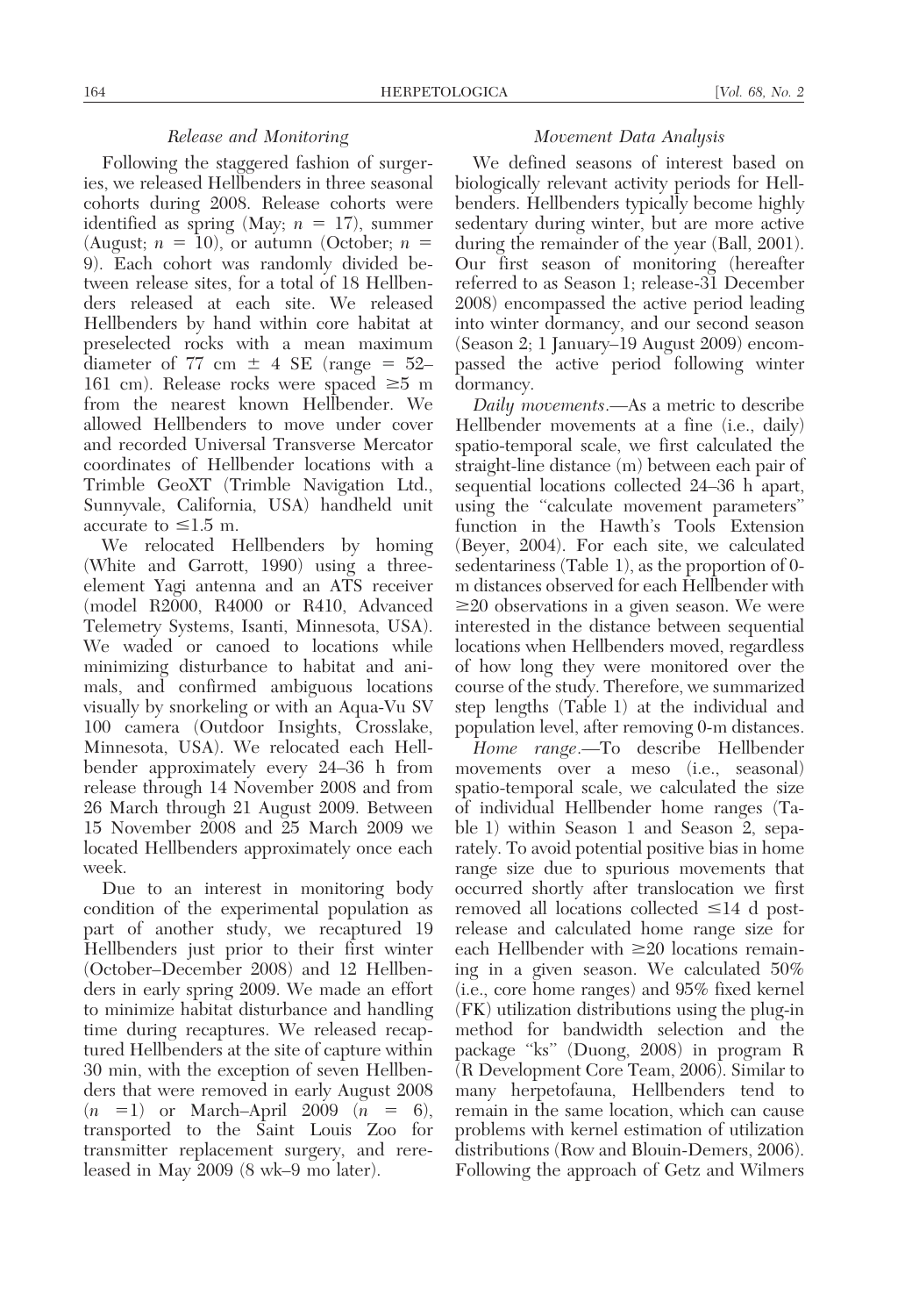(2004) and Getz et al. (2007), we randomly distributed duplicate locations (Skalski, 1987) within a radius of 40 cm (approximately onehalf the mean length of rocks used by Hellbenders in our study) before calculating utilization distributions. We applied kernel methods as opposed to more commonly used (i.e., minimum convex polygon [MCP]) home range estimators because kernel methods account for variation in intensity of use throughout a home range, and because MCP estimates are highly sensitive to sampling intensity and time scale of a study, thereby limiting the potential for comparison of our results with future studies (Börger et al., 2006).

To account for variation in the length of time Hellbenders were monitored during Season 1 due to the staggered release, we report mean home range size during Season 1 separately for each release cohort but pooled cohorts to estimate mean home range size in Season 2. Because recapture and removal of Hellbenders for transmitter replacement surgeries in spring 2009 may have influenced Hellbender movements, we did not include home ranges of animals that were removed for transmitter replacement in our estimates of mean home range size during Season 2.

Dispersal distance and window.—We calculated dispersal distances (Table 1) within Season 1 separately for each Hellbender whose Season 1 home range could be estimated. To calculate the center of polygons representing core home ranges we use the ''feature to point'' tool in ArcGIS. When the straight-line path between release locations and core home range centers crossed outside of the river corridor (e.g., because of a bend in the river) we calculated dispersal distance as the shortest path within the river channel between release and core home range center.

We quantified dispersal window (Table 1) as the time between release and the first location within the Season 1 core home range polygon, which we assessed by overlaying Hellbender locations on these polygons in ArcGIS. We report dispersal distance separately for each Hellbender, and report mean dispersal window separately for each cohort.

Shift in activity center and release site fidelity.—Because our definition of dispersal was based on a relatively short period of monitoring (i.e.,  $\leq 8$  mo), we estimated the mean shift in activity center (Table 1) between Seasons 1 and 2 as a broad spatiotemporal measure of Hellbender site fidelity to the general area where they initially settled. We calculated shift in activity center separately for each Hellbender whose home range could be estimated in both seasons using points representing core home range centers and the ''point distance'' tool in ArcGIS. We report mean shift in activity center (m) after pooling release cohorts.

As another broad spatio-temporal measure of Hellbender movement, we calculated release site fidelity (Table 1) separately for each site. All mean values are reported  $\pm$  1 SE.

### **RESULTS**

We collected 3610 Hellbender locations (mean = 100 locations/hellbender  $\pm$  12 SE locations/Hellbender; range  $= 5-213$  from 19 May 2008–19 August 2009. We confirmed 13 mortalities over the course of our study. Five mortalities occurred within 30 d postrelease, three within 50 to 92 d postrelease, and five within 126 to 369 d postrelease. Twenty-two Hellbenders were confirmed alive and continued to be monitored in May 2009, approximately 3 mo before the end of our study. Bodinof et al. (in press) provides a more thorough assessment of Hellbender survivorship during our study.

We noted distinct site differences in the arrangement and extent of boulders within core habitat. Although core habitat was distributed along an approximate 350-m reach at both sites, boulder covered a three-fold greater extent in lower site core habitat  $(6470 \text{ m}^2)$  than in upper site core habitat (2363 m<sup>2</sup>). In addition to covering a smaller extent, boulders were more patchily arranged at the upper site, where the mean distance from boulder-cobble to "protective cover"  $(0.59 \text{ m } \pm 0.26 \text{ SE}; n =$  $100$ ; range = 0–25 m) was almost two-fold greater than within the lower site  $(0.34 \text{ m } \pm$ 0.10 SE;  $n = 319$ ; range = 0–32 m).

#### Daily Movements

We found support for our hypothesis that lack of knowledge of release sites would result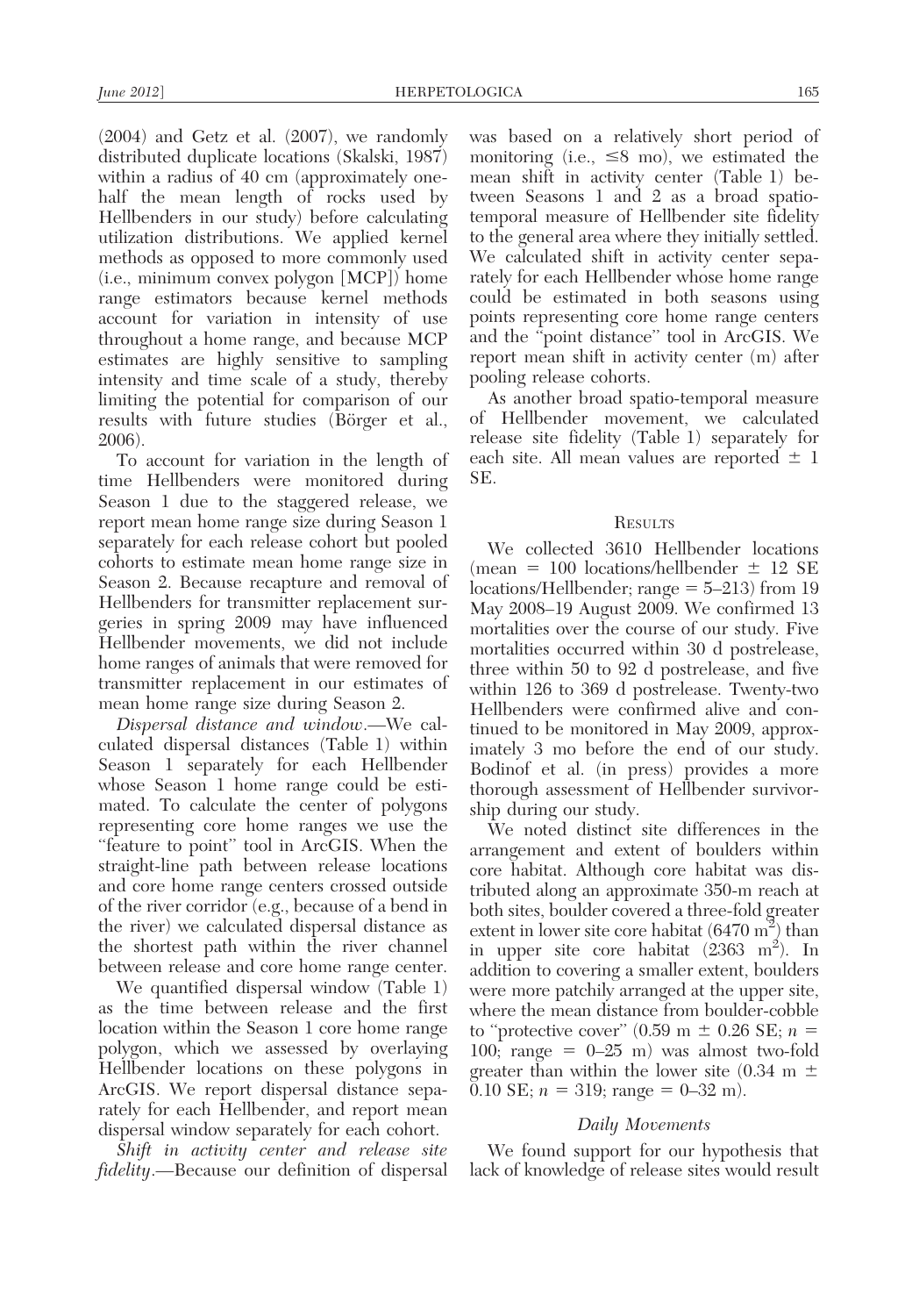in a larger proportion of daily observations indicating movement (i.e., lower sedentariness) and larger step lengths during the first season of monitoring. Most Hellbenders (90%–94% per season; Tables 2 and 3) exhibited relatively high sedentariness (e.g., .0.50) during the study, regardless of season. However, 11 of 13 Hellbenders monitored for both seasons maintained or increased sedentariness during Season 2, when about 80% of daily observations per Hellbender indicated no movement at both sites (upper: mean  $=$  $0.83 \pm 0.04$  SE; lower:  $0.80 \pm 0.04$  SE; Tables 2 and 3).

In addition to becoming more sedentary, Hellbenders were less likely to exhibit longdistance step lengths during Season 2. Collectively, we observed 331 nonzero daily step lengths during Season 1 ( $n = 34$  of 36 Hellbenders monitored; mean  $= 9.74$  step lengths/Hellbender  $\pm$  1.97 SE) and 161 step lengths during Season 2  $(n = 18 \text{ of } 25)$ Hellbenders monitored; mean  $= 8.94$  step lengths/Hellbender  $\pm$  1.40 SE; Tables 2 and 3). During both seasons, most step lengths were 1–5 m, and few (35 of 492 step lengths) exceeded 20 m (Fig. 1A, B). However, the sitespecific distribution of step lengths in Season 1 indicated that Hellbenders at the upper site, where boulders were more patchily arranged, tended to travel longer distances on a daily basis. During Season 1, median step length was about one-third larger (upper:  $3.59$  m,  $n = 113$ , range =  $0.23-903.33$  m; lower: 2.62 m,  $n =$  $218$ , range = 0.19–468.87 m), and step lengths .20 m were about four times more common (upper: 20.35% of step lengths; lower: 5.05% of step lengths) at the site with patchily arranged boulders, despite the fact that about half the Hellbenders released at each site (upper: 10 of 18; lower: 7 of 18) exhibited at least one step  $length >20$  m. During Season 2, median step

TABLE 2.—Parameters describing movements and home range size of juvenile captive-reared Ozark Hellbenders (Cryptobranchus alleganiensis bishopi) posttranslocation to the upper site in the North Fork of the White River, Missouri, during Season 1 (release–31 Dec 2008) and Season 2 (1 January 2009–19 August 2009). Numbers in parentheses indicate sample size and numbers within brackets represent the range of observed values.

|               | Season 1                   |                          |                           | Season 2                   |                          |                         |
|---------------|----------------------------|--------------------------|---------------------------|----------------------------|--------------------------|-------------------------|
| ID            | Sedentariness <sup>a</sup> | Step length <sup>b</sup> | Home range <sup>c</sup>   | Sedentariness <sup>a</sup> | Step length <sup>b</sup> | Home range <sup>c</sup> |
| Spring cohort |                            |                          |                           |                            |                          |                         |
| 110           | 0.76                       | $10.22(9)$ [0.35-114.82] | 19.41                     | $*d$                       | *                        | $\ast$                  |
| 180           |                            | 48.17 (6) [12.00-783.52] |                           | *                          | $*$                      | $\ast$                  |
| 190           | 0.89                       | $3.54(7)[0.75-9.80]$     | 15.85                     | 1.00                       | (0)                      | 3.26                    |
| 210           | 0.91                       | $1.29(6)[0.30-13.00]$    | 19.07                     | 0.65                       | $1.94(16)[0.40-16.00]$   | 27.01                   |
| 240           | 0.72                       | $1.65(19)[0.32 - 5.00]$  | 21.40                     | 0.80                       | $0.80(11) [0.40-11.00]$  | 12.80                   |
| 250           | 0.60                       | $10.90(12)$ [1.01-36.20] | $\mathbf{Y}^{\mathrm{f}}$ |                            |                          |                         |
| 260           | 0.92                       | $43.21(5)$ [1.20-62.17]  | 315.88                    | 0.96                       | $1.45(2)$ [1.00-1.90]    | 13.74                   |
| Summer cohort |                            |                          |                           |                            |                          |                         |
| 20            | 0.74                       | $1.60(7)[0.23 - 94.00]$  | 22.52                     | $*$                        | *                        | $*$                     |
| 160           | 0.81                       | $4.94(7)[0.40-28.50]$    | 114.21                    | 0.81                       | $1.70(10)[0.32 - 9.49]$  | 19.98                   |
| 230           | 0.52                       | 8.22 (10) [1.70-482.97]  | ¥                         | *                          |                          | *                       |
| 1030          | 0.67                       | $1.65(12)[0.85 - 5.20]$  | 22.30                     | 0.78                       | $2.41(12)[0.69-8.20]$    | 27.20                   |
| 1090          |                            | 11.00(1)                 |                           | *                          | *                        | *                       |
| 1470          |                            | $19.00(3)$ [3.40-57.63]  |                           | *                          | ×.                       | *                       |
| Autumn cohort |                            |                          |                           |                            |                          |                         |
| 1130          |                            | 452.49 (2) [1.65–903.34] |                           |                            |                          |                         |
| 1630          |                            | $1.52(4)$ [0.70-6.01]    | 17.22                     |                            | 4.25(1)                  | 4.72 <sup>g</sup>       |
| 1650          |                            | 1.64(1)                  | 3.17                      |                            |                          |                         |
| 1670          |                            | 1.90(1)                  | 7.92                      | 0.75                       | $4.63(6)[0.90-7.16]$     | 36.79                   |
| 1690          |                            | 24.00(1)                 | 14.18                     | 0.91                       | $17.78(2)$ [1.57-34.00]  | 109.88                  |

 $^{\rm a}$  Proportion of 0-m values for the distance between sequential daily observations collected 24–36 h apart.  $^{\rm b}$  Median non-zero distance (m) between sequential daily locations collected 24–36 h apart.

 $^{\rm b}$  Median non-zero distance (m) between sequential daily locations collected 24–36 h apart.<br>c Estimated 95% fixed kernel home range size (m<sup>2</sup>; may include locations collected >36 h :

 $^{\circ}$  Estimated 95% fixed kernel home range size (m<sup>2</sup>; may include locations collected >36 h apart that may not be evident in step-length summary).<br><sup>6</sup> Asterisk (\*) indicates that mortality or signal loss prevented moni

 $^{\rm f}$  Y indicates gross overestimate due to tight clustering of locations separated by long distances.  $^{\rm g}$  Estimate for an individual that was temporarily removed for transmitter replacement in the given season.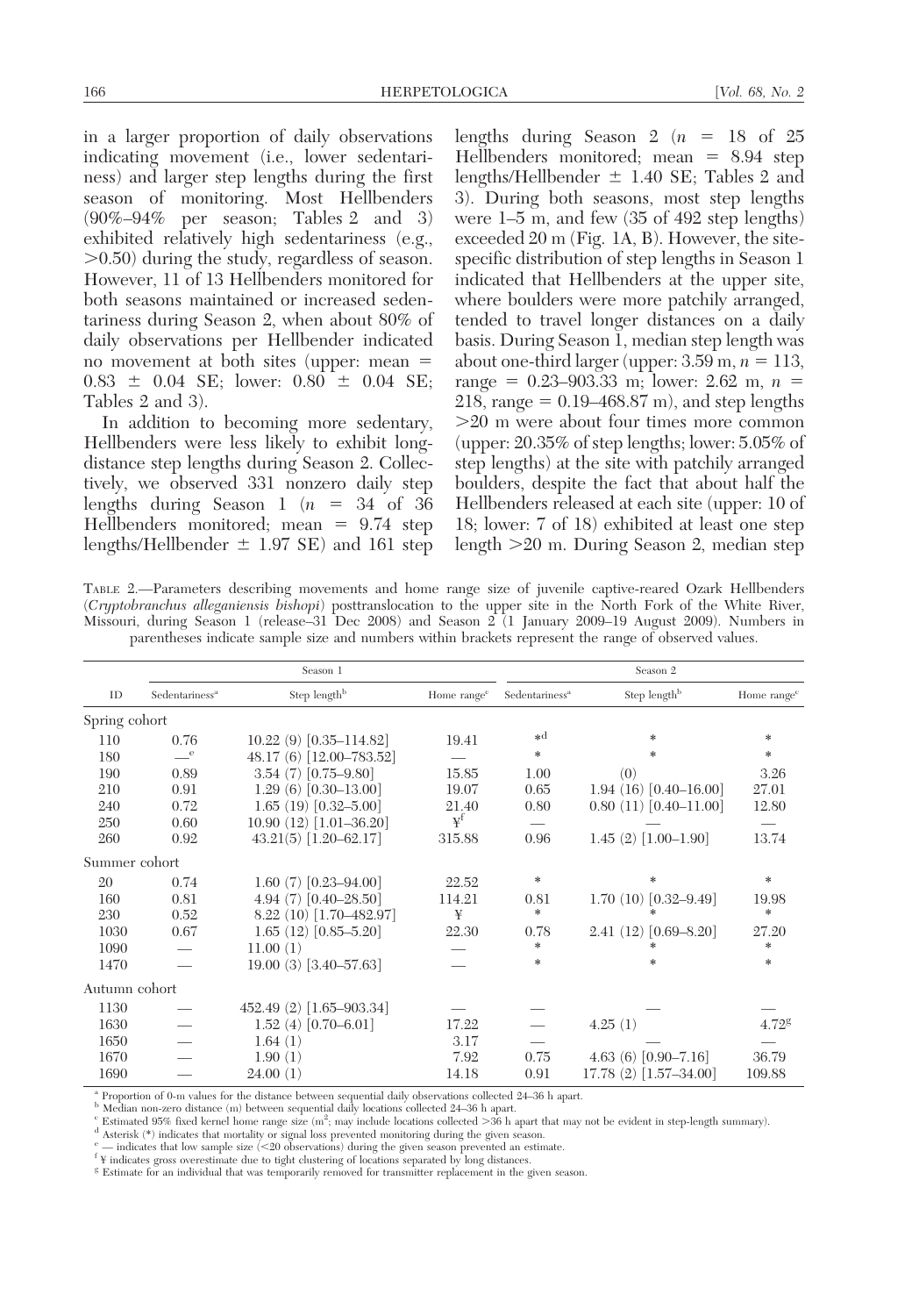| TABLE 3.—Parameters describing movements and home range size of juvenile captive-reared Ozark Hellbenders        |  |
|------------------------------------------------------------------------------------------------------------------|--|
| (Cryptobranchus alleganiensis bishopi) posttranslocation to the lower site in the North Fork of the White River, |  |
| Missouri, during Season 1 (release–31 Dec 2008) and Season 2 (1 January 2009–19 August 2009). Numbers in         |  |
| parentheses indicate sample size and numbers within brackets represent the range of observed values.             |  |

| ID            | Season 1                   |                           |                         | Season 2                          |                          |                         |
|---------------|----------------------------|---------------------------|-------------------------|-----------------------------------|--------------------------|-------------------------|
|               | Sedentariness <sup>a</sup> | Step length <sup>b</sup>  | Home range <sup>c</sup> | Sedentariness <sup>a</sup>        | Step length <sup>b</sup> | Home range <sup>c</sup> |
| Spring cohort |                            |                           |                         |                                   |                          |                         |
| 10            | 0.88                       | $6.60(9)$ $[0.67-21.41]$  | 40.88                   | 0.95                              | $1.96(3)$ [1.68-2.35]    | 3.09                    |
| 40            | 0.81                       | $1.08(12)[0.46-1.57]$     | 22.14                   | 0.87                              | $0.80(8)$ [0.21-12.00]   | 9.82                    |
| 70            | $-^d$                      | 29.38 (2) [16.64-42.11]   |                         | $*^e$                             |                          | *                       |
| 90            | 1.00                       | (0)                       | 0.66                    |                                   | (0)                      |                         |
| 100           | 0.51                       | $3.15(32)[0.34-30.50]$    | 951.81                  | 0.75                              | $1.90(15) [0.56 - 4.60]$ | 19.07                   |
| 120           | 0.28                       | $2.56(50)[0.35-65.31]$    | 986.92                  | 1.00                              | (0)                      | 8.15                    |
| 130           | 0.54                       | $3.08(31)[0.38 - 14.00]$  | 408.07                  | *                                 | ×.                       | *                       |
| 150           |                            | $12.58(7)$ [4.94-18.20]   | *                       | *                                 | *                        | $\ast$                  |
| 200           | 0.45                       | $2.12(37)$ [0.50-19.24]   | 457.60                  | 0.65                              | $1.94(16)[0.52 - 17.00]$ | 338.24 <sup>†</sup>     |
| 220           |                            | $17.27(4)$ [6.32-70.58]   | *                       | $\frac{d\mathbf{x}}{d\mathbf{x}}$ |                          | *                       |
| Summer cohort |                            |                           |                         |                                   |                          |                         |
| 1170          | 0.64                       | $1.75(11)[0.19-22.00]$    | 75.80                   | 0.73                              | $2.20(16)[0.70-4.58]$    | 10.84                   |
| 1250          | 0.58                       | $1.27(12)[0.40 - 5.31]$   | 27.02                   | *                                 |                          | $*$                     |
| 1430          |                            | 4.98(1)                   |                         | *                                 | ×.                       | $\ast$                  |
| 1510          | 1.00                       | (0)                       | 0.74                    | 0.95                              | $1.80(3)$ [1.80-1.80]    | 1.11                    |
| Autumn cohort |                            |                           |                         |                                   |                          |                         |
| 1230          |                            | 4.55(1)                   | 5.60                    |                                   | $9.26(2)$ [5.35-13.18]   |                         |
| 1050          | $\overline{\phantom{0}}$   | 1.58 (6) $[0.62 - 9.00]$  | 11.55                   | 0.59                              | $1.21(19)[0.36 - 8.36]$  | $15.55^{\mathrm{t}}$    |
| 1190          |                            | 268.62 (2) [68.36-468.88] | 1.09                    | 0.79                              | $1.49(12)$ [1.00-8.30]   | 25.50                   |
| 1710          |                            | 3.21(1)                   | 11.32                   | 0.73                              | $4.53(7)$ [1.65-13.85]   | $224.55^{\text{t}}$     |

<sup>a</sup> Proportion of 0-m values for the distance between sequential daily observations collected 24–36 h apart.

 $^{\rm b}$  Median non-zero distance (m) between sequential daily locations collected 24–36 h apart.<br>c Estimated 95% fixed kernel home range size (m<sup>2</sup>; may include locations collected >36 h a

° Estimated 95% fixed kernel home range size (m<sup>2</sup>; may include locations collected >36 h apart that may not be evident in step-length summary).<br><sup>d</sup> — indicates that low sample size (<20 observations) during the given eas



FIG. 1.—Distribution of daily (non-zero) step lengths at the upper (A) and lower (B) sites in the North Fork of the White River, Missouri, where captive-reared Ozark Hellbenders (Cryptobranchus alleganiensis bishopi) were translocated, 2008-2009. White bars represent steplength data from Season 1 and dark bars represent data from Season 2.

length was almost identical between sites (upper: 1.83 m,  $n = 60$ , range = 0.32–  $34.00$  m; lower: 1.80 m,  $n = 101$ , range =  $0.22-17.00$  m), and step lengths  $>20$  m were virtually absent from both sites (upper:  $n = 1$ ; lower:  $n = 0$ ).

#### Home Range

We calculated 95% FK home ranges for 28 Hellbenders in Season 1 and 15 Hellbenders in Season 2. However, two home range estimates in Season 1 were grossly overestimated because they included broad areas between tight clusters of locations that were separated by over 50 m, and were discarded from further analysis.

We found partial support for our hypothesis that Hellbenders would use smaller home ranges during Season 2. At both sites, the length of time individuals were monitored due to a staggered release was positively associated with mean home range size in Season 1.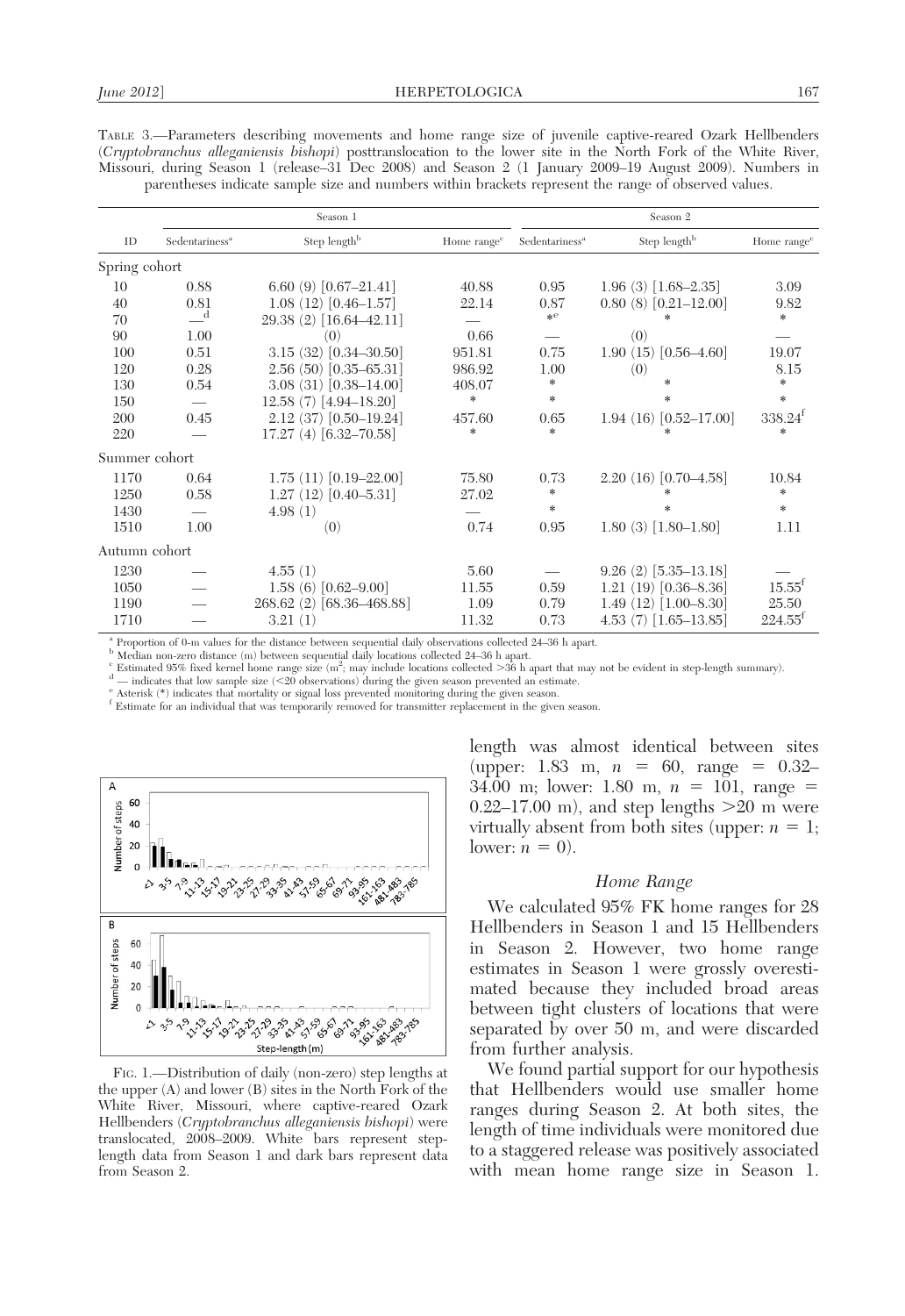

FIG. 2.—Direction and distance (m) of dispersal for 26 (upper site:  $n = 12$ ; lower site:  $n = 14$ ) captive-reared Ozark Hellbenders (Cryptobranchus alleganiensis  $bishop$ ; translocated to the upper  $(A)$  and lower  $(B)$  sites in the North Fork of the White River, Missouri, 2008– 2009. Dispersal distances were calculated as the Euclidean distance between the point of release and the center of Season 1 home range centers, for individuals whose Season 1 home range could be estimated. Bars represent individuals released in spring (black bars), summer (gray bars), and autumn (white bars). Net direction of dispersal, relative to the point of release, is indicated by positive (upstream) and negative (downstream) values.

During Season 1, mean home range estimates were largest for the spring cohort (upper: 78.32 m<sup>2</sup>  $\pm$  59.93 SE; lower: 409.73 m<sup>2</sup>  $\pm$ 160.57 SE) followed by the summer cohort (upper: 53.01 m<sup>2</sup>  $\pm$  30.60 SE; lower: 34.52 m<sup>2</sup>  $\pm$  21.99 SE) and smallest for the autumn cohort (upper:  $10.62 \text{ m}^2 \pm 3.15 \text{ SE}$ ; lower: 7.39 m<sup>2</sup>  $\pm$  2.51 SE; Tables 2 and 3). Among Hellbenders whose home range was estimated in both seasons, spring- and summer-released Hellbenders were more likely to decrease their home range size in Season 2 than autumnreleased Hellbenders, who all increased their home range 3- to 22-fold (Tables 2 and 3). Despite the trend of autumn-released Hellbenders to increase home range size, all but one Hellbender had home ranges estimated to be  $\leq 40$  m<sup>2</sup> in Season 2 (Tables 2 and 3).

#### Dispersal Distance and Window

Eighteen of 26 (69%) Hellbenders whose home range was estimated during the first season dispersed less than 50 m from the point of release, and most (20 of 26) dispersed downstream (Fig. 2A,B). Upper-site Hellbenders tended to settle extremely close to the point of release or about 500 m away (Fig. 2A) in the nearest patch of boulder downstream of core habitat. In contrast, one-third  $(n = 6)$  of the Hellbenders released at the lower site, where the extent of core habitat was about 1.5-fold larger, dispersed farther than 50 m (Fig. 2B). Five lower-site Hellbenders that dispersed farther than 50 m remained in core habitat and one Hellbender dispersed to the nearest patch of boulder (about 500 m) upstream of core habitat. The proportion of spring-cohort Hellbenders that dispersed farther than 50 m at the upper (40%) and lower (57%) sites was at least 1.7-fold larger than proportions of summer (upper site  $= 0\%$ ; lower site  $= 33\%$ ) or autumn cohorts (upper site  $= 0\%$ ; lower site  $= 25\%)$  to disperse farther than 50 m at either site.

We found strong support for our hypothesis that Hellbenders would settle within 90 d postrelease. Most Hellbenders (20 of 26 or 76.9%) had entered their Season 1 core home range within 21 d postrelease, and the maximum dispersal window we observed was 49 d. Similar to the greater variation and longer dispersal distances noted at the lower site, the mean dispersal window for lower site Hellbenders released in spring (19.85 d  $\pm$ 6.24 SE,  $n = 7$ ), summer (16.66 d  $\pm$  14.46 SE,  $n = 3$ ), and autumn (10.25 d  $\pm$  2.84 SE,  $n =$ 4) was more variable and tended to be longer than for any cohort of upper site Hellbenders (spring = 13.80 d  $\pm$  5.20 SE, n = 5; summer  $= 10.00$  d  $\pm$  9.53 SE,  $n = 3$ ; autumn = 8.75 d  $\pm$  3.15 SE,  $n = 4$ ).

# Shift in Activity Center and Release Site Fidelity

Over the course of our study, Hellbenders exhibited high site fidelity to the general area where they settled within a few weeks of release. Among Hellbenders monitored in both seasons, the average shift in activity centers was only 9.08 m  $\pm$  3.65 SE (n = 8; range  $= 0.35-32.34$  m) at the upper site and only 13.01 m  $\pm$  6.28 SE (n = 7; range = 0.94– 45.28 m) at the lower site.

We found support for our hypothesis that Hellbenders would remain within core habitat to avoid travelling long distances away from protective cover. Twenty-nine Hellbenders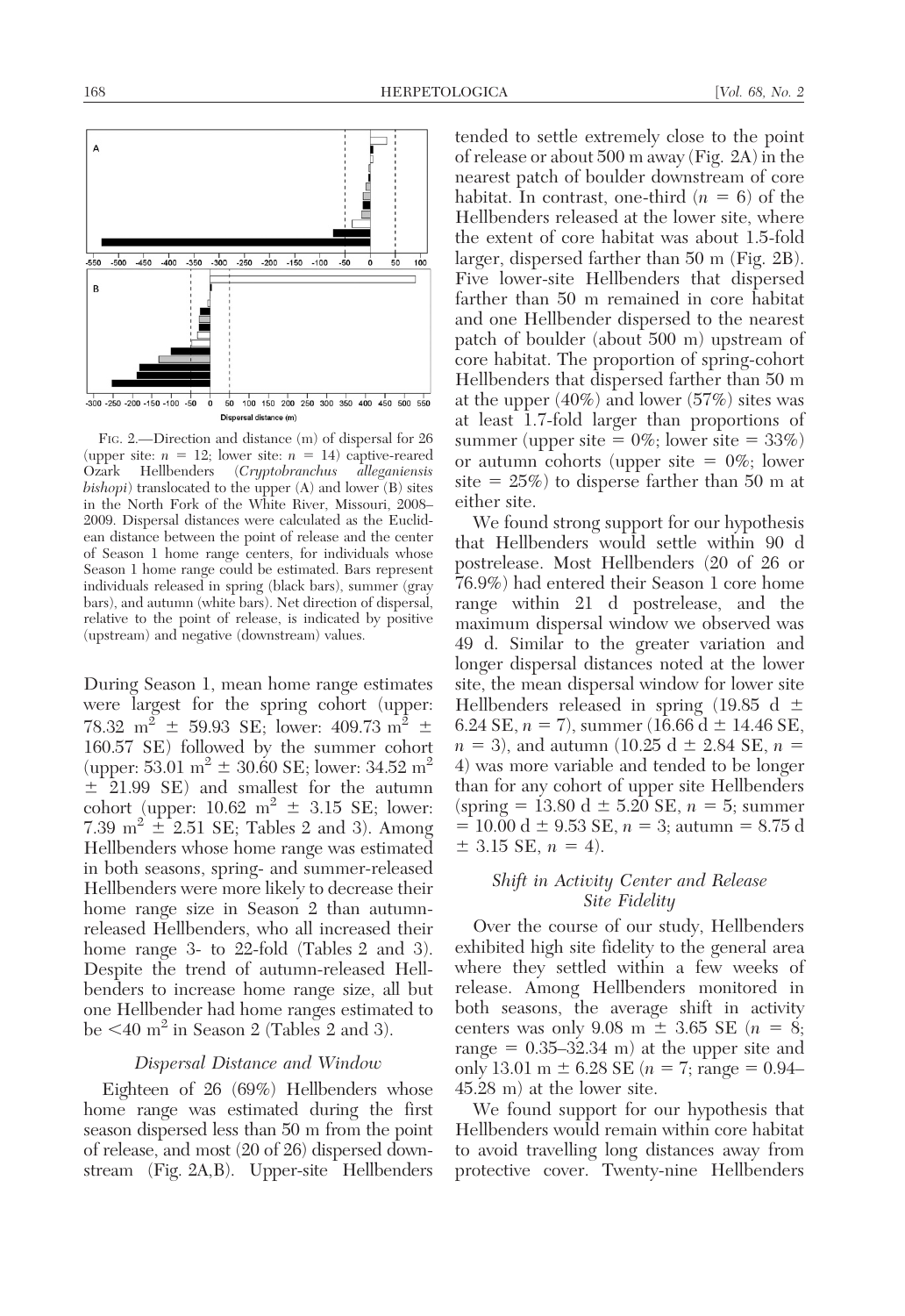were monitored for at least 49 d and two additional Hellbenders were monitored for shorter periods but were last observed outside of core habitat. Release site fidelity at the lower site (13 of 15 or 86%) was about 1.5-fold higher than at the upper site (11 of 16 or 68%). Though Hellbenders released in spring were more likely to disperse long distances  $(i.e., >50 \text{ m})$  than other cohorts, the proportion of spring-released Hellbenders that left core habitat was about three-fold larger at the upper site (three of seven) compared to the lower site (one of eight).

All seven Hellbenders confirmed to have left core habitat did so within 45 d postrelease. Among the five Hellbenders that left uppersite core habitat, three ultimately died and two were alive at the end of the study. Among lower-site Hellbenders that left core habitat, one was alive at the end of the study and the transmitter of the other continued to emit a signal but fate of the animal could not be confirmed.

#### **DISCUSSION**

Captive-reared Hellbenders proved capable of making long-distance movements over a short period of time, yet their tendency was to quickly settle within core habitat of release sites and establish small home ranges where they remained over the course of our study. The sedentariness and relatively high release site fidelity of Hellbenders in our study contrasts sharply with the high rates of movement and release site abandonment that have been described for several other species of herpetofauna following translocation (Reinert and Rupert, 1999; Matthews, 2003; Tuberville et al., 2005; Fellers et al. 2007). Our findings indicate that juvenile Hellbenders subject to captive rearing tend to exhibit movements compatible with goals to augment or reestablish populations where suitable habitat exists.

The extremely quick time to settlement (about 21 d) and high release site fidelity exhibited by Hellbenders in our study may have been attributable to life stage, conditions of captive rearing, or the quality of core habitat. Wild Hellbenders translocated to a new stream in Maryland, USA, dispersed an average of 1036 m  $\pm$  289 SE (range =

0–2340 m) before settling around one or more rocks, which typically occurred between 30 and 90 d postrelease (Gates et al., 1985). Given the homing tendencies and long dispersals exhibited by wild Hellbenders, our findings indicate that wild adults may be less suitable translocation subjects than captivereared juveniles. Translocation of immature Gopher Tortoises (Gopherus polyphemus; Tuberville et al., 2005) and eggs, captivereared larvae, or juveniles of several pondbreeding amphibians (Cooke and Oldham, 1995; Kinne, 2004) have resulted in increased site fidelity relative to translocation of mature herpetofauna (e.g., Cooke and Oldham, 1995; Matthews, 2003; Huste et al., 2006). One explanation for increased release site fidelity in captive-reared or immature animals may be lack of a habitat template (e.g., Rittenhouse et al., 2007) or reduced fidelity to specific resources (e.g., dens or ponds) from past environments (Semlitsch, 2002; Germano and Bishop, 2009). Because attempts to seek out familiar resources can result in ''homing'' to original capture sites (Stamps and Swaisgood, 2007:393), rearing Hellbenders in conditions similar to the wild may have increased the probability that they would identify release sites as suitable (e.g., Wiens, 1970, 1972). Physical habitat throughout both study sites appeared consistent with descriptions of habitat where high densities of Hellbenders were found in the 1970s (Nickerson and Mays, 1973a,b). Therefore, core habitat at release sites may have fit an innate habitat template (e.g., Wiens, 1970, 1972) for captive-reared Hellbenders or been of higher quality than habitat where wild Hellbenders have been translocated (e.g., Gates et al., 1985). One factor that may have influenced site fidelity that we did not examine is the density of wild conspecifics, especially since Hellbenders are considered territorial and sometimes show aggressive defense of rock shelters (Smith, 1907). Although our study confirms that captivereared Hellbenders can show high site fidelity to release sites, more research is needed to identify factors that motivate longdistance movements in Hellbenders.

Available evidence indicates that captivereared Hellbenders began moving similar to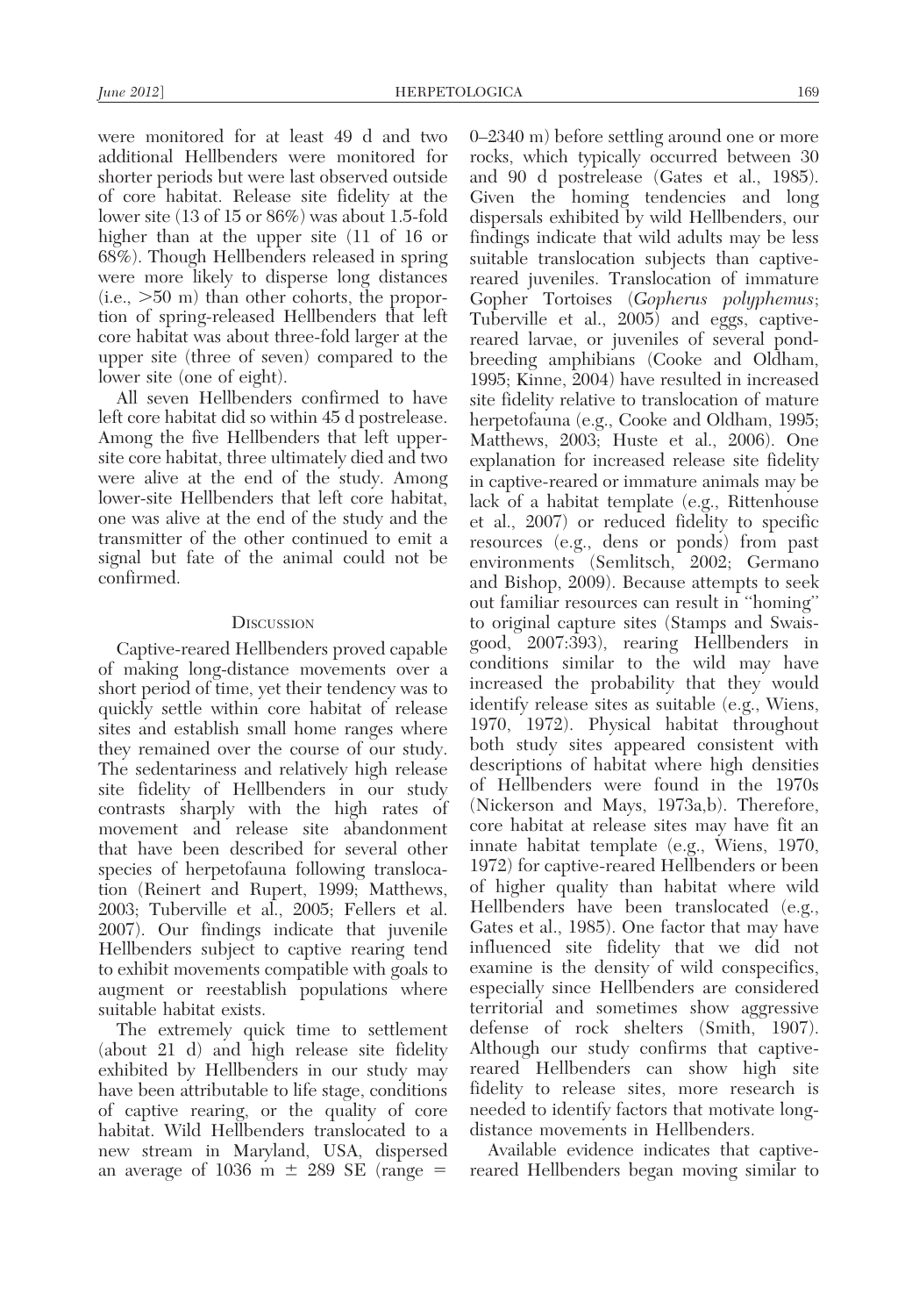wild Hellbenders by the end of our study. Our research is the first to intensively monitor  $>20$ Hellbenders using methods other than lifting rocks to locate animals. Therefore it is difficult to compare our results with others. However, the mean proportion of sequential observations showing no movement  $(0.89 \pm 0.01 \text{ SE})$ for 10 wild Hellbenders radio-tracked for 15 mo in North Carolina USA (Ball, 2001), were similar to levels of sedentariness we observed in Season 2. Mean step length observed by Ball (2001; 14.67 m for females and 10.14 m for males) was five to seven times greater than median step lengths exhibited by translocated Hellbenders during Season 2, which may be due to variation in arrangement of boulders, location error, or variation in sampling strategy. Over a broader temporal scale, captive-reared Hellbenders in our study used extremely small home ranges following winter, similar to the size of home ranges and activity areas reported for wild Hellbenders in the NFWR (Nickerson and Mays, 1973a,b), Niangua River (Missouri; Peterson and Wilkinson, 1996), New York (Blais, 1989), and Pennsylvania, USA (Hillis and Bellis, 1971). We speculate that Hellbenders used larger home ranges in Season 1 primarily due to exploration prior to settlement. However, Season 1 included September and October, when mature Hellbenders are known to increase movement prior to breeding in the NFWR, which may also partially explain the seasonal difference in home range size. Only two of the 19 Hellbenders recaptured in late fall 2008 showed definite external signs of sexual maturity. However, some long-distance daily movements in Season 1 may have resulted from displacement of translocated individuals by mature wild residents migrating to nesting sites in weeks prior to breeding, or direct attempts by translocated animals to breed (See Bodinof et al., in press). Regardless of factors that may influence seasonal fluctuation in home range size, the minimal shift in seasonal activity centers and small home ranges evident in Season 2 indicate that fine-scale attributes (within  $10-30$  m<sup>2</sup>) are likely an important determinant of habitat suitability for Hellbenders, and should be considered when selecting future translocation sites.

The population level differences that we noted in movements at multiple spatiotemporal scales may be attributable to site differences in core habitat quality or quantity. At a fine scale, the increased proportion of step lengths exceeding 20 m in Season 1 at the upper site, where boulders arrangement was patchier, suggests daily step lengths during the exploratory phase may have been related to spacing between or availability of protective shelter sites. Bodinof et al. (2012) describe similarities in population level resources selection patterns exhibited by Hellbenders in the current study. Resource selection patterns indicated that animals at both sites eventually settled in areas where boulders were relatively dense, which may explain the similarity between population-level step lengths in Season 2. At a meso scale, the three-fold larger mean home range size of upper-site Hellbenders in Season 2 may also be explained by the patchy distribution of boulders there. Density of coarse substrate can directly influence the number of interstitial spaces that provide habitat for Hellbender prey (Townsend et al., 1997). Therefore, the relatively low density of coarse substrate may have increased home range size requirements of upper-site Hellbenders. Finally, at the broadest scale, the nearly three-fold larger extent of core habitat and dense arrangement of boulders at the lower site were associated with 20% higher release site fidelity and 1.5 fold higher annual survivorship (Bodinof et al., in press). Lower-site core habitat attributes appeared to allow longer-distance dispersals and longer dispersal windows, while avoiding mortality associated with core habitat abandonment. Although the net dispersal direction of most Hellbenders was directed downstream, we wish to emphasize the fact that upstream-directed movements at the daily scale (i.e., step lengths) were common, and we observed no obvious association between the relative point of release within core habitat and dispersal direction or release site fidelity of individuals. We recognize that we only compared movements between two sites, but speculate that the quality of habitat encountered during daily movements (within a 5-m radius) and extent of suitable habitat may be important determinants of dispersal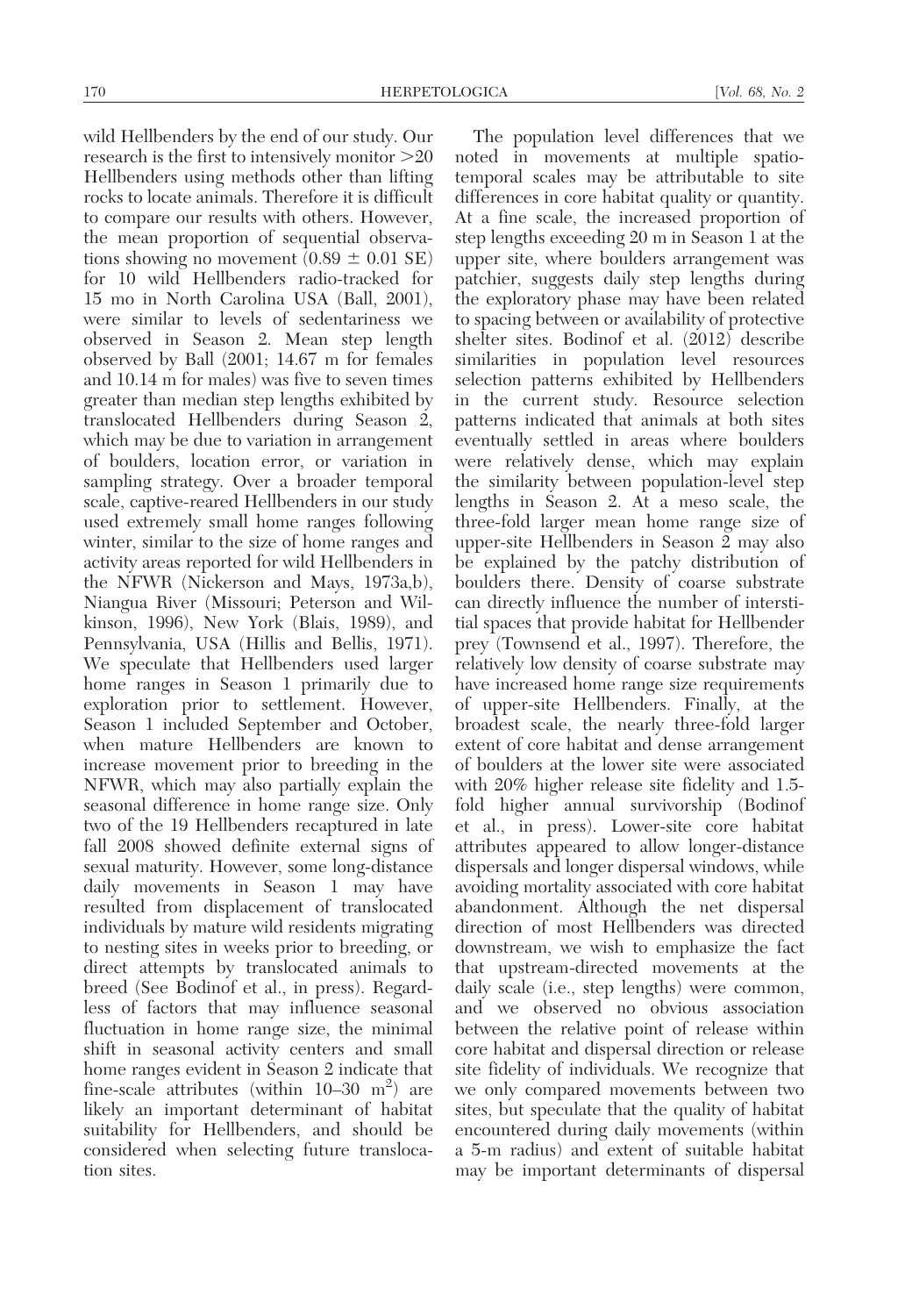distance, direction, and ultimately release site fidelity. We recommend prioritizing release sites where the extent of suitable cobble– boulder substrate is maximized.

In addition to habitat, season of release may be an important consideration when translocating Hellbenders. For example, Hellbenders released in spring were more likely to disperse long distances  $(>=50 \text{ m})$ , which may reduce release site fidelity at sites where suitable habitat covers a relatively small extent (e.g., upper site). However, our sample size for both summer and autumn release cohorts was small, and longer-term monitoring may have revealed additional core habitat abandonment, especially for autumn-released Hellbenders, which tended to increase their home range (i.e., continued exploration) following winter. Similar to our findings, autumnreleased captive-reared Eastern Massasauga Rattlesnakes (Sistrurus catenatus catenatus) exhibited smaller home ranges prior to winter than summer-released snakes (King et al., 2004), suggesting cooling temperatures may reduce herpetofauna movements and delay exploration and settlement in the wild. In addition to delayed dispersal, King et al. (2004) also noted lower survivorship in autumn-released snakes. We were unable to link season of release to survival probability, though one autumn-released Hellbender from our study settled in an area where microhabitat remained stable at low flows (i.e., autumn) but was heavily disturbed during a highdischarge event in spring, resulting in death when the used boulder was buried by bedload (Bodinof et al., in press). Releasing Hellbenders in spring or early summer, when discharge tends to be highest, may discourage settlement in unstable microhabitat. Additionally, spring or summer release would avoid potential disturbance or risks of injury due to conspecific aggression and defense of rock shelters associated with breeding in autumn (Smith, 1907). Collectively, we suggest releasing Hellbenders in spring or early summer, but acknowledge that more work is needed to determine how season of release may influence Hellbender translocation success.

Although long-term success of wildlife translocations ultimately relies on survival and reproduction of animals in the wild, proximate causes of failure often include animal movements that prevent initial establishment of a population (Armstrong and Seddon, 2008; Germano and Bishop, 2009). We examined movement as one aspect of translocation success for captive-reared Ozark Hellbenders. Collectively, Hellbenders in our study exhibited movement indicative of shortterm exploration followed by more permanent settlement, and fine-scale site fidelity typical of wild conspecifics. Our findings suggest that captive-rearing and translocation may be useful for augmenting populations where suitable habitat exists. However, we also recognize that factors such as the genetic structure of translocated populations and long-term stability of habitat within release sites have the potential to influence translocation success regardless of animal movement tendencies, and should be carefully considered when determining appropriate management strategies for particular species.

Acknowledgments.—We thank the University of Missouri, the Missouri Department of Conservation and the Saint Louis Zoo for financial and logistical support of this research. We also thank K. Goellner and the late R. Goellner for making this research possible. We acknowledge the support of Saint Louis Zoo staff and interns as well as N. McClure, R. J. Distefano, C. Scoggins, T. Bonnot, D. Jachowski, L. Goodrick, J. Howard, M. Sobotka, B. Ousterhout, S. Prutzman, J. Calfee, J. Ackerson, A. J. Pratt, and T. Crabill. We are grateful to C. Rabeni and H. He for providing comments to improve this manuscript. Handling associated with captive rearing and all surgical procedures were performed in entirety by the staff and interns of the Saint Louis Zoo according to Association of Zoos and Aquariums accredited institutional protocol. Monitoring of captive-reared animals took place under scientific collection permits issued by the Missouri Department of Conservation (13830 and 14180).

#### LITERATURE CITED

- Armstrong, D.P., and P.J. Seddon. 2008. Directions in reintroduction biology. Trends in Ecology and Evolution 23:20–26.
- Ball, B.S. 2001. Habitat Use and Movements of Eastern Hellbenders, Cryptobranchus alleganiensis alleganiensis: A Radiotelemetric Study. M.S. Thesis, Appalachian State University, Boone, North Carolina, USA.
- Beyer, H.L. 2004. Hawth's Analysis Tools for ArcGIS. Available at: http://www.spatialecology.com/htools. Accessed: September 30, 2009.
- Bishop, S.C. 1941. Salamanders of New York. New York State Museum Bulletin 324:1–365.
- Blais, D.P. 1989. Movements, home range and other aspects of the biology of the Hellbender (Cryptobranchus alleganiensis alleganiensis): A radiotelemetric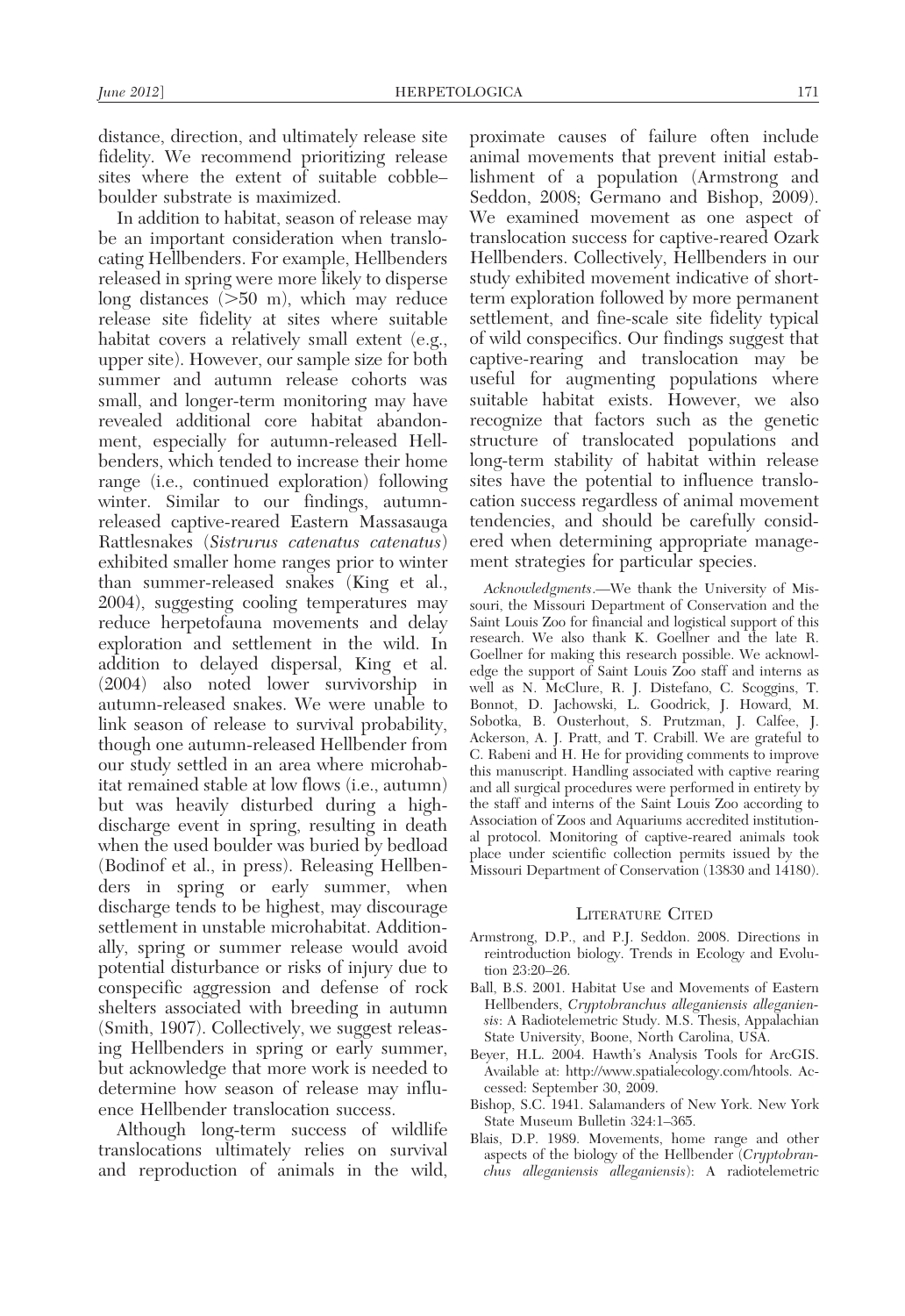study. M.A. Thesis, State University of New York at Binghamton, Binghamton, New York, USA.

- Bodinof, C.M., J.T. Briggler, R.E. Junge, J. Beringer, M.D. Wanner, C.D. Schuette, J. Ettling, and J.J. Millspaugh. 2012. Habitat attributes associated with short term settlement of Ozark Hellbender (Cryptobranchus alleganiensis bishopi) salamanders following translocation to the wild. Freshwater Biology 57: 178–192.
- Bodinof, C.M., J.T. Briggler, R.E. Junge, T. Mong, J. Beringer, M.D. Wanner, C.D. Schuette, J. Ettling, and J.J. Millspaugh. 2012. Survival and body condition of captive-reared Ozark Hellbenders (Cryptobranchus alleganiensis bishopi) following translocation to the wild. Copeia 2012:150–159.
- Bowkett, A.E. 2009. Recent captive-breeding proposals and the return of the ark concept to global species conservation. Conservation Biology 23:773–776.
- Börger, L., N. Franconi, G. De Michele, A. Gantz, F. Meschi, A. Manica, S. Lovari, and T. Coulson. 2006. Effects of sampling regime on the mean and variance of home range size estimates. Journal of Animal Ecology 75:1395–1404.
- Briggler, J.T., K.A. Larson, and K.J. Irwin. 2008. Presence of the amphibian chytrid fungus (Batrachochytrium dendrobatidis) on Hellbenders (Cryptobranchus alleganiensis) in the Ozark highlands. Herpetological Review 39:443–444.
- Cooke, A.S., and R.S. Oldham. 1995. Establishment of populations of the Common Frog, Rana temporaria, and Common Toad, Bufo bufo, in a newly created reserve following translocation. Herpetological Journal 5:173–180.
- Dodd, C.K., Jr., and R.A. Seigel. 1991. Relocation, repatriation and translocation of amphibians and reptiles: Are they conservation strategies that work? Herpetologica 47:336–350.
- Duong, T. 2008. ks: Kernel smoothing. R package version 1.5.9. Available at http://cran.r-project.org/web/packages/ ks/. Accessed November 17, 2009.
- Federal Register. 2010. Endangered and threatened wildlife and plants: Proposed rule to list the Ozark Hellbender salamander as endangered. United States Fish and Wildlife Service, Vol. 75, No. 173:54561– 54579.
- Fellers, G.M., D.F. Bradford, D. Pratt, and L.L. Wood. 2007. Demise of repatriated populations of Mountain Yellow-Legged Frogs (Rana muscosa) in the Sierra Nevada of California. Herpetological Conservation and Biology 2:5–21.
- Fischer, J., and D.B. Lindenmayer. 2000. An assessment of the published results of animal relocations. Biological Conservation 96:1–11.
- Foster, R.L., A.M. McMillan, and K.J. Roblee. 2009. Population status of Hellbender salamanders (Cryptobranchus alleganiensis) in the Allegheny River drainage of New York State. Journal of Herpetology 43:579–588.
- Furniss, L.L., J.T. Briggler, S. Rogers, Y. Huang, A. Mathis, S. Trauth, and B. Wheeler. 2003. Conservation assessment for Ozark Hellbender (Cryptobranchus alleganiensis bishopi Grobman). United States Department of Agriculture Forest Service, Eastern Region, Rolla, Missouri, USA.
- Gall, B.G., and A. Mathis. 2010. Innate predator recognition and the problem of introduced trout. Ethology 116:47–58.
- Gascon, C., J.P. Collins, R.D. Moore, D.R. Church, J.E. McKay, and J.R. Mendelson, III. 2007. Amphibian Conservation Action Plan. IUCN/SSC Amphibian Specialist Group, Gland, Switzerland and Cambridge, UK.
- Gates, J.E., R.H. Stouffer, Jr., J.R. Stauffer, Jr., and C.H. Hocutt. 1985. Dispersal patterns of translocated Cryptobranchus alleganiensis in a Maryland stream. Journal of Herpetology 19:436–438.
- Germano, J.M., and P.J. Bishop. 2009. Suitability of amphibians and reptiles for translocation. Conservation Biology 23:7–15.
- Getz, W.M., and C.C. Wilmers. 2004. A local nearestneighbor convex-hull construction of home ranges and utilization distributions. Ecography 27:489–505.
- Getz, W.M., S. Fortmann-Roe, P.C. Cross, A.J. Lyons, S.J. Ryan, and C.C. Wilmers. 2007. LoCoH: Nonparameteric kernel methods for constructing home ranges and utilization distributions. PLoS ONE 2:1–11.
- Hillis, R.E., and E.D. Bellis. 1971. Some aspects of the ecology of the Hellbender Cryptobranchus alleganiensis alleganiensis in a Pennsylvania stream. Journal of Herpetology 5:121–126.
- Houlahan, J.E., C.S. Findlay, B.R. Schmidt, A.H. Meyer, and S.L. Kuzimi. 2000. Quantitative evidence for global amphibian population declines. Nature 404:752–755.
- Huang, C.C., Y. Xu, J.T. Briggler, M. McKee, P. Nam, and Y. Huang. 2010. Heavy metals, hematology, plasma chemistry, and parasites in adult Hellbenders (Cryptobranchus alleganiensis). Environmental Toxicology and Chemistry 29:1132–1137.
- Huste, A., J. Clobert, and C. Miaud. 2006. The movements and breeding site fidelity of the Natterjack Toad (Bufo calamita) in an urban park near Paris (France) with management recommendations. Amphibia-Reptilia 27:561–568.
- IUCN (International Union for the Conservation of Nature). 1998, Guidelines for Re-Introductions. World Conservation Union, Gland, Switzerland and Cambridge, UK.
- King, R., C. Berg, and B. Hay. 2004. A repatriation study of the Eastern Massasauga (Sistrurus catenatus catenatus) in Wisconsin. Herpetologica 60:429–437.
- Kinne, O. 2004. Successful re-introduction of the newts Triturus cristatus and T. vulgaris. Endangered Species Research 4:1–16.
- Mather, M.E., and R.A. Stein. 1993. Direct and indirect effects of fish predation on the replacement of a native crayfish by an invading congener. Canadian Journal of Fisheries and Aquatic Sciences 50:1279–1288.
- Matthews, K.R. 2003. Response of Mountain Yellow-Legged Frogs, Rana muscosa, to short distance translocation. Journal of Herpetology 37:621–626.
- Mayasich, J., D. Grandmaison, and C. Phillips. 2003. Eastern Hellbender Status Assessment Report. United States Fish and Wildlife Service, Fort Snelling, Minnesota, USA.
- Nickerson, M.A., and J.T. Briggler. 2007. Harvesting as a factor in population decline of a long-lived salamander; the Ozark Hellbender, Cryptobranchus alleganiensis bishopi Grobman. Applied Herpetology 4:207–216.